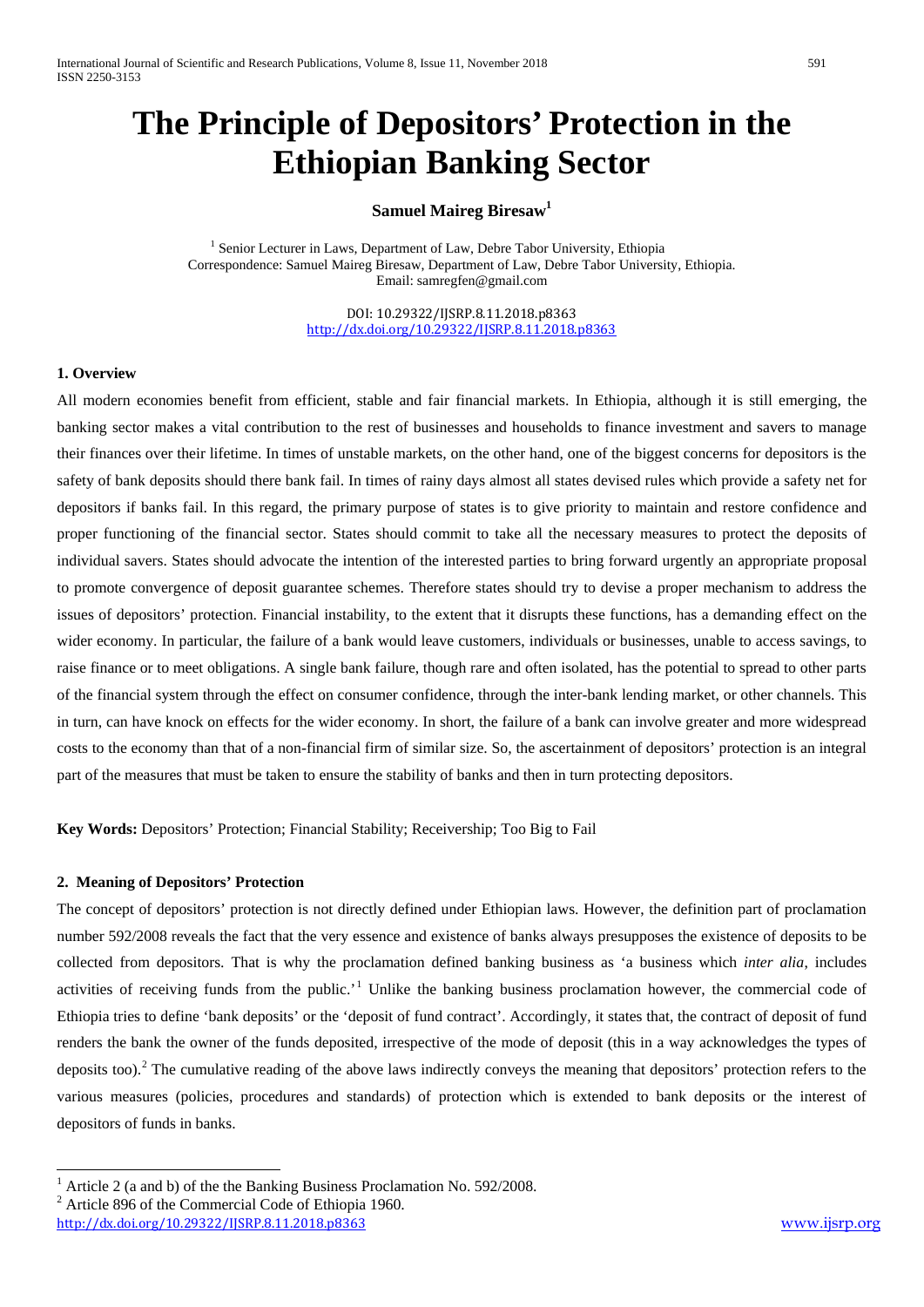It would not be wrong, however, if one concludes that every attribute of a banking business has a direct or an indirect implication on the interest of its depositors. The relationship between a bank and its customer begins when the customer deposits money in the safety of the hands of the bank. This action automatically creates a debtor and creditor relationship as between the bank and its customer in which the bank becomes the debtor and the customer becomes the creditor.

Thus, as a debtor it is the immediate obligation of the bank to take care of the deposit put at its custody (or disposal so long as the money stays in the bank) in particular and the various interests of the depositing customer in relation to the deposit in general. Banks are expected to follow policies, procedures and standards that are destined to preserve their deposits intact to sustainably pursue their day to day banking business or be able to duly honor the right of customers to withdraw their money up on demand.

The coloration is that if a bank cannot adopt policies and procedures to preserve it cash or liquidity intact, it will not be able to honor its duty of paying to its depositors up on demand and if it repeatedly fails to do so the fiduciary relationship and popular confidence owed from the depositing public towards this bank will be eroded, which is a notorious push factor to the bank out of the market and an immediate ground for ignition of receivership. Therefore, the ascertainment of various schemes that guarantee depositor protection should be seen as a question of survival for the viable existence of the banks themselves.

#### **3. The Principle of Depositors' Protection in the Ethiopian Banking Sector**

The following are the major available principles of depositors protection envisaged under Ethiopian law:

#### **3.1 Deposit Insurance Fund**

Being pursuant to proclamation No. 591/2008 (the National Bank Establishment Proclamation), if the need arise, the 'deposit insurance fund' is to be established in accordance with the regulation to be issued by the Council of Ministers.<sup>[3](#page-0-2)</sup> Moreover, to make sure the better implementation of the deposit insurance fund the national bank is vested with the power to establish and manage the deposit insurance fund.<sup>[4](#page-1-0)</sup> The proper implementation and establishment of an explicit scheme of deposit insurance has a direct implication on depositors' protection in that it provides a means of payment to customers of a bank during a bank failure. As its name implies it is one form of insurance where by each bank subscribes an insurance policy on behalf of each deposit it accepts from the public.

Then, whenever a bank loses its ability to duly repay what has been deposited by a customer up on the demand of a customer, it will be the duty of the deposit insurer to cause payment of the required amount to the depositor that has opened an account and deposited the money in the bank that has failed to cause payment in the first place. Thus, deposit insurance fund is a curative (not preventive) measure taken by a prudent banker to safeguard the safety of the interests of its depositors in case the bank is unable to honor its promises for what so ever reason. Taking this opportunity, the writer wants to mention that, though deposit insurance fund is recognized by law, it is yet to be established in the Ethiopian banking sector. I believe with the possible influx of foreign banks in to the banking business arena (currently banking is not allowed to foreigners in Ethiopia) which is expected to exacerbate competition with domestic banks and create a push factor for bank failure, I hope the council of ministers will cause use of its delegated legislative power to issue a directive which establishes the deposit insurance fund in Ethiopia.

<span id="page-1-2"></span>In addition to this, the proclamation also deal with another dimension of regular insurance in that it orders a bank, before it commences its operation, to have an insurance policy for possible fire and other perils, burglary and theft, fidelity and so on in relation to cash and other valuables in its premises and transit.<sup>[5](#page-1-1)</sup> The above provision expressly reveals that the laws extend protection to the depositors by forcing the banks to insure the funds they have collected from the public.

<sup>&</sup>lt;sup>3</sup> Article 2(4) of the National Bank of Ethiopia Establishment Amendment Proclamation No. 591/2008.

<span id="page-1-0"></span>Article 5 (18) of Proclamation No. 591/2008.

<span id="page-1-1"></span> $<sup>5</sup>$  Article 9 (7) of the NBE Directive No. SBB/39/2009.</sup>

<http://dx.doi.org/10.29322/IJSRP.8.11.2018.p8363> [www.ijsrp.org](http://ijsrp.org/)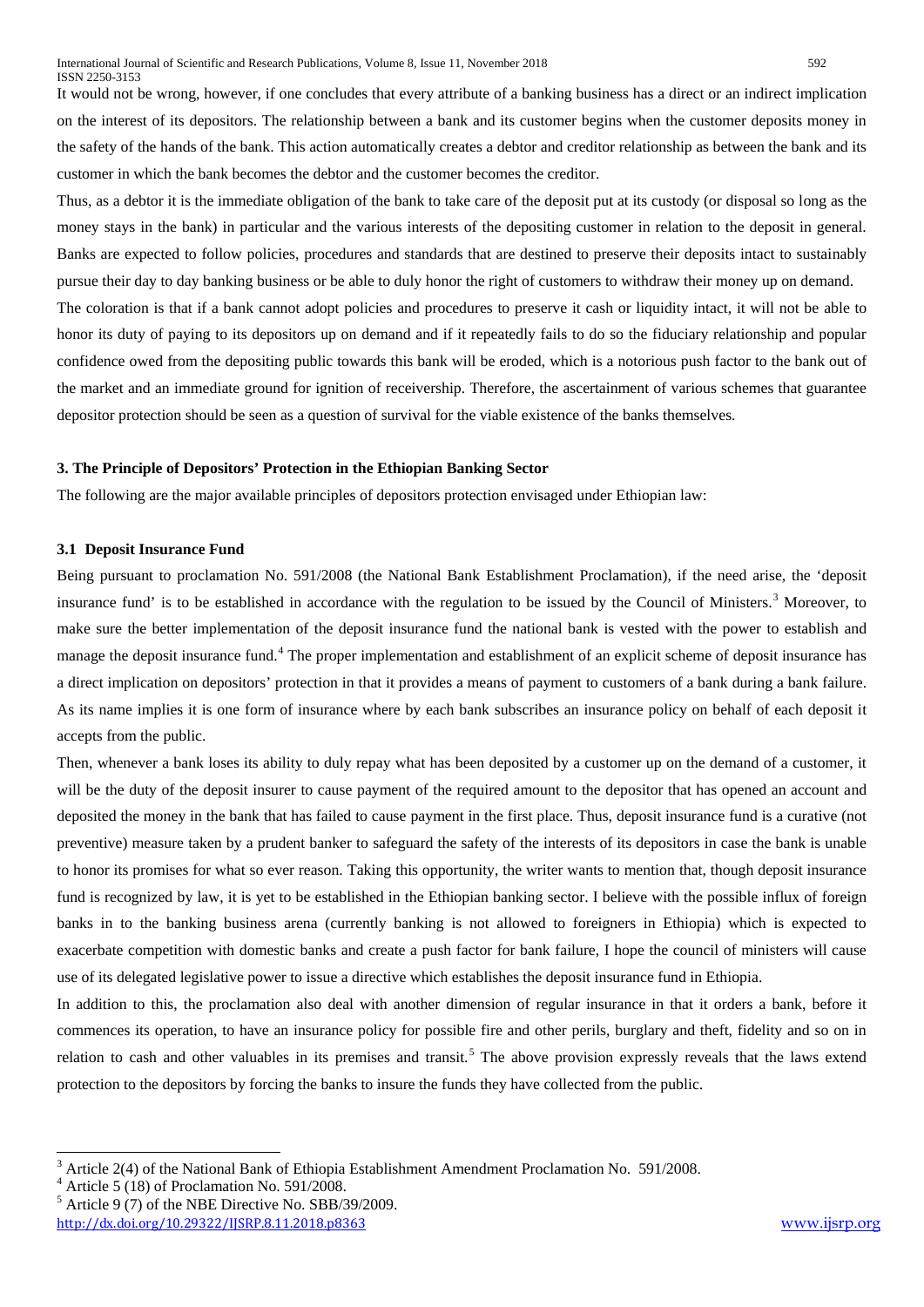#### **3.2 Liquidity Requirement**

The existence of the liquidity requirement in the Ethiopian banking sector is the main expression of depositors' protection under Ethiopian laws. As it can be inferred from the naming itself every bank is at duty to maintain certain amount of cash as a reserve. Accordingly, directive Number SBB/15/96 state that the term 'liquid assets' includes deposits held in OECD currencies and payable by banks of OECD countries and in such other currencies as may be approved by the National Bank as well as securities issued by OECD countries denominated in currencies of such countries with tenures as indicated under article 16 (2 (b), 3-5) of proclamation number 84/94.[6](#page-1-2)

In order not to infringe depositors non-negotiable interest to demand withdrawal at any time and to avoid pay out delays for the sum of demand (current) deposits, saving deposits and time deposits and similar liabilities with less than one month maturity period are defined to be 'current liability' of a bank or to protect depositors during a bank's failure.[7](#page-2-0)

In relation to the liquidity principle two sets of requirement of liquidity are imposed on banks. The first is the general liquidity requirement that any licensed bank shall maintain liquid assets of not less than 25 percent of its total current liabilities. The second requirements of liquidity are the specific requirements. Accordingly, for the purpose of meeting the specific liquidity requirements each bank shall maintain, at least 20 percent of the current liabilities in the form of primary reserve assets; and 5 percent of the current liabilities in the form of secondary reserve assets. In addition to these, banks shall submit to the banking supervision department of the NBE a properly certified weekly liquidity positions showing end-of-week balances.<sup>[8](#page-2-1)</sup>

#### **3.3 Capital Requirement**

The very purpose of this requirement is to empower newly established banks so that they can compete successfully with existing banks in providing prudent banking services to the consumer at large. This in turn is manifested via the banks potential to maintain a level of capital that commensurate with the volume of their business to withstand adverse operational results like discharging its duty towards the public (the depositors at large) as they expand.<sup>[9](#page-2-2)</sup> Accordingly, banks are required to maintain minimum paid up capital of ETB 75 million in order to secure a banking business license from the national bank of Ethiopia. Besides, the paid up capital shall be fully paid in cash and deposited in a bank in the name and to the account of the bank under formation.<sup>[10](#page-2-3)</sup> The requirement also refers to existing banks whose paid up capital is below ETB 75 million. They are expected to raise their paid up capital to the said amount by the end of 2002. In the meantime, however, they will continue to maintain minimum total capital levels not less than 8 percent of risk weighed assets. Under the same article it is mentioned that non-compliance with the rule entails a consequence up to the closing of such a bank.<sup>[11](#page-2-4)</sup>

On the other hand, as a total requirement, any licensed bank shall maintain assets of not less than 15 percent of its total current liabilities.<sup>[12](#page-2-5)</sup> Meanwhile, any licensed bank would not be deemed to meet the specific requirements, if it does not maintain at least 5 percent of the current liabilities in the form of primary reserve assets and 10 percent of the current liabilities in the form of secondary reserve assets.<sup>[13](#page-2-6)</sup> To guarantee that the requirement is met the national bank is vested with the power to require weekly liquidity positions showing certificate.<sup>[14](#page-2-7)</sup> The justification behind the prohibition is the fact that 'in kind' contributions are deemed to be procedurally illiquid or vulnerable to miss evaluation. Thus, it should not be an acceptable form of subscription with respect

<span id="page-2-8"></span><sup>6</sup> Article 2 (1) of the NBE Directive No. SBB 15/96.

<span id="page-2-0"></span><sup>&</sup>lt;sup>7</sup> Article 898 (1, 2) of the Commercial Code of Ethiopia and article 2.2 of the NBE Directive No. SBB/15/96.<br><sup>8</sup> Articles 2-5 of the NBE Directive No. SBB/44/2008.<br><sup>9</sup> Article 1 of the National Bank of Ethiopia Directive

<span id="page-2-1"></span>

<span id="page-2-2"></span>

<span id="page-2-5"></span><span id="page-2-4"></span><span id="page-2-3"></span><sup>&</sup>lt;sup>11</sup> Ibid<br><sup>12</sup> Article 3 of the NBE Directive No. SBB/15/96.<br><sup>13</sup> Article 4 of the NBE Directive No. SBB/15/96.

<span id="page-2-6"></span>

<span id="page-2-7"></span><http://dx.doi.org/10.29322/IJSRP.8.11.2018.p8363> [www.ijsrp.org](http://ijsrp.org/)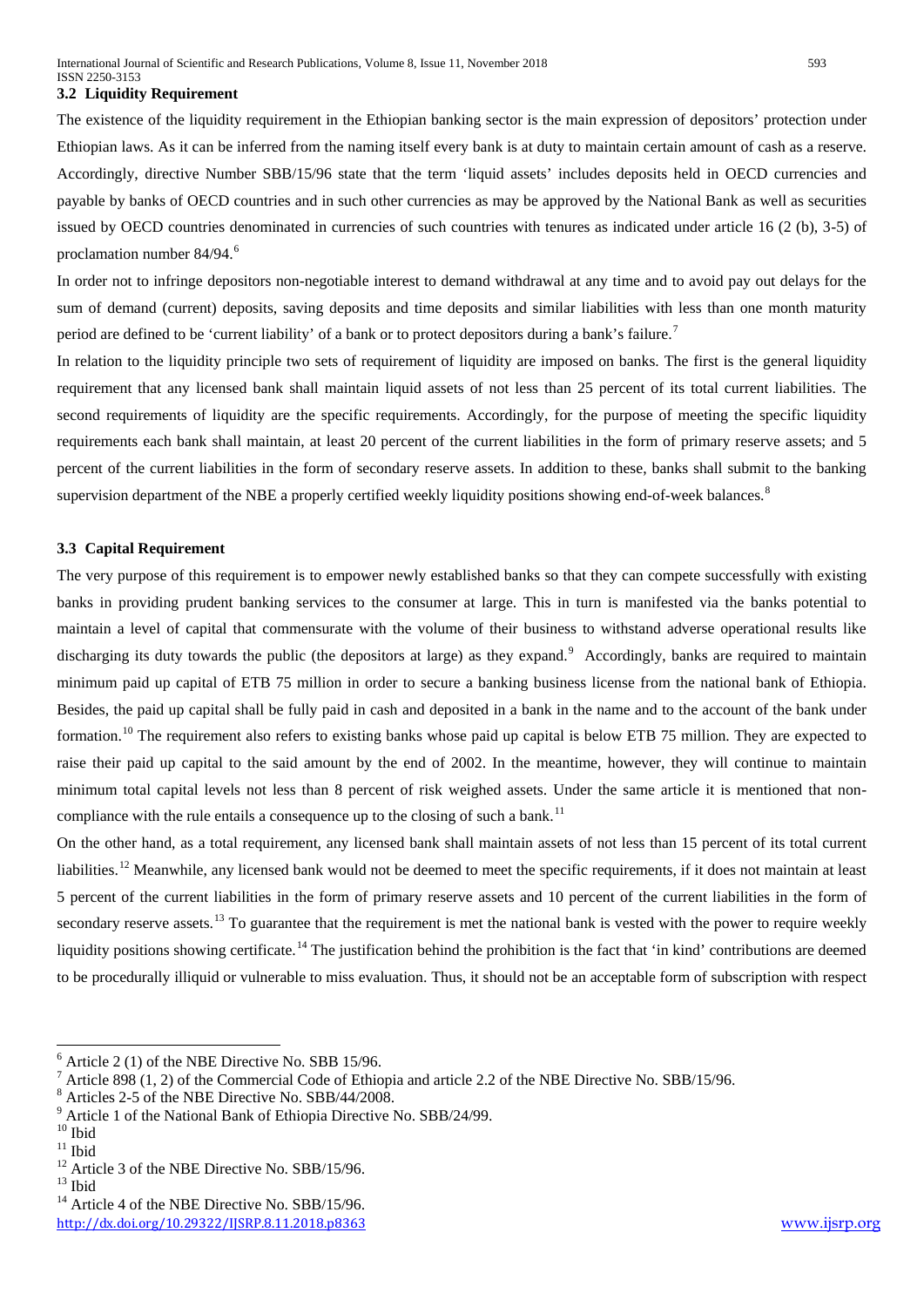to the minimum paid up capital unless duly evaluated by recognized experts, i.e., the more they are in kind the more depositors interest becomes at stake. As a result, in kind contribution shall not be greater than 25 percent of the total capital at any cost.<sup>[15](#page-2-8)</sup> Moreover, under the capital requirement thrives another golden principle of depositors' protection which is the Lender of the Last Resort. The principle refers to the national bank of Ethiopia in that the bank is required to serve as the lender of the last resort in case other banks fail to entertain the claims of depositors or they went bankrupt as an ultimate assuror of depositors claim. To that effect, the NBE should possess minimum paid up capital of at least 500,000,000 ETB. The reserve fund of the NBE should be enriched by 20 percent of the net profit on each financial year. The same also should continue until the reserve fund equals to the paid up capital of the National Bank. These requirements indirectly protect depositors in other banks by assuring liquidity or pay back power of such banks during bad times.<sup>[16](#page-3-0)</sup>

#### **3.4 Reserve Requirement**

The other requirement which empower banks to preserve the interest of their depositors is the duty to maintain adequate cash reserve in the national bank of Ethiopia. According to this principle, every bank shall transfer annually 5 percent of its demand deposits, saving deposits and time deposits to its 'deposit reserve account' in the national bank for such reserves mostly are liabilities to the depositing bank.<sup>[17](#page-3-1)</sup> Recently however, due to the need to deposit more money by the NBE due to the prevailing financial crisis, the percentage of such reserve due on banks has been elevated to 10 percent. It should be noted here that such reserve only refers to an already collected cash reserve. Otherwise stated, cashes which are yet to be collected shall not be deposited until collected.<sup>[18](#page-3-2)</sup>

The reserve requirement also refers to the holding of legal reserve. The requirement states that every bank shall transfer annually 25 percent of its annual net profit to its legal reserve account until such account equals its capital. However, when the legal reserve equals the capital of the bank, the amount to be transferred shall be only 10 percent of the annual net profit.<sup>[19](#page-3-3)</sup> Here it should be noted that the capital and reserve requirements to be imposed on each bank may also vary depending on the risk profile or liquidity rate of each bank.<sup>[20](#page-3-4)</sup>

Depositor protection also has a lot to do with the maintenance of adequate liquidity and reserve balance which includes adequate liquid assets which can further include cash deposits, readily convertible in to cash and so on. The same article also prescribes failure to comply with the requirement is subjected to penalty.<sup>[21](#page-3-5)</sup> In a similar fashion, the commercial code also envisages principles about the holding of various types of reserves like, 'legal reserve funds', 'supplementary reserves', 'optional reserves' and so on.<sup>[22](#page-3-6)</sup>The commercial code also directly rules on depositors' protection by prohibiting division of profits among the shareholders before the due transferring of the necessary cash to the legal reserve fund of the share company.<sup>[23](#page-3-7)</sup>

Moreover, article 3 of the banking business proclamation which stipulates the requirements of obtaining license attached stringent requirements of capital on those organs who are motivated to take part in banking business. It is a horizontally known fact that not every share company is randomly entitled to do banking without prior securing of a banking license (which also requires liquidity and capital). Defiance of this rule results (unlawful soliciting for deposits from the public) in the inspection of the working of

<sup>&</sup>lt;sup>15</sup> Article 2 of the National Bank of Ethiopia Directive No. SBB/3/95.<br><sup>16</sup> Article 6 (1-4) of Proclamation Number 591/2008.<br><sup>17</sup> Article 2 of the NBE Directive No. SBB/4/96.<br><sup>18</sup> Article 3 of the NBE Directive No. SBB/4

<span id="page-3-0"></span>

<span id="page-3-1"></span>

<span id="page-3-2"></span>

<span id="page-3-6"></span><span id="page-3-5"></span>

<span id="page-3-4"></span><span id="page-3-3"></span><sup>&</sup>lt;sup>20</sup> Article 3 Proclamation No. 592/2008<br><sup>21</sup> Article 20 of Proclamation No. 592/2008.<br><sup>22</sup> Article 453 (1-3) of the Commercial Code of Ethiopia<br><sup>23</sup> Article 456 of the Commercial Code of Ethiopia.

<span id="page-3-7"></span>

<http://dx.doi.org/10.29322/IJSRP.8.11.2018.p8363> [www.ijsrp.org](http://ijsrp.org/)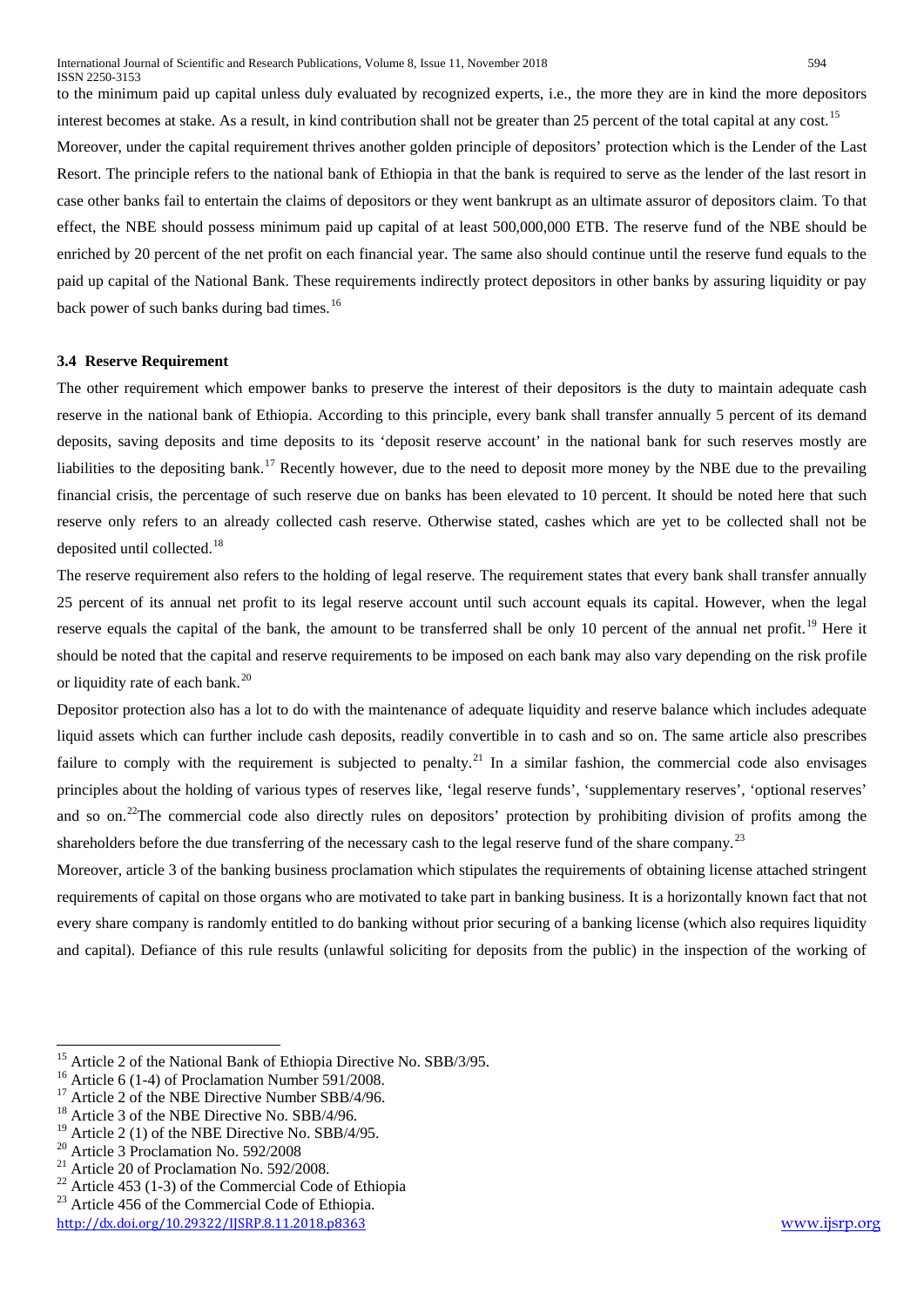International Journal of Scientific and Research Publications, Volume 8, Issue 11, November 2018 595 ISSN 2250-3153

such bank which results in court order for immediate and efficient return of such moneys or property to the depositors or owners thereof.<sup>[24](#page-3-0)</sup>

### **3.5 Reporting and Disclosure Requirements**

Part Six of the Banking Business Proclamation declares on financial records. Pursuant to this, the NBE may request banks to prepare financial statements. Especially the statements should be capable of explaining its transactions and financial position  $(soundness).$ <sup>[25](#page-4-0)</sup>

The same also holds true to the disclosure of information by other banks to the NBE. It is also one of the main concerns of the NBE (which in a way protects the interest of depositors) to collect information and to order other banks to disclose, among other things, information on the financial soundness. Moreover, depositors are also entitled to request such information from a bank.<sup>26</sup>In addition the NBE also determines the manner of reporting financial information. Accordingly, reports shall be submitted to the supervision department of the national bank of Ethiopia within 20 days after the end of the period for which the data are reported in a specified manner mentioned on the financial reporting directive of the NBE number SBB/21/96.

#### **3.6 The Requirement of 'Loan Quality' and 'Loan Concentration' or 'Single Borrower Limit'**

The very rational behind this requirement is protection of the interest of depositors. According to the requirement, every bank is expected to design a sophisticated loan provisioning policy which *inter alia*, includes being aware of the detail history of the borrower, his or her credit worthiness, the quality of the collaterals surrendered and especially the amount of loan to be extended to an individual or a group.<sup>[27](#page-4-2)</sup>

All of these are mechanisms of assuring the re-collection of these loans up on maturity. Otherwise absent such policies, the tendency of the loans to become None Performing Loans or bad-debts is higher. This in turn results in various problems such as unnecessary loan concentration, which is absolutely against the interest of depositors (who are the major contributors to the collected deposit out of which the loan is to be extended) for it will drastically decrease their immediate right to withdraw their deposit as the bank may become illiquid. Hence, the banks are always required to establish quality loan provisioning policies by for instance lending horizontally to numerous borrowers than to provide large amount of loan to a single borrower. This would help the banks to distribute the risk of none payment of the loan among the many borrowers. Besides, the duty is also extended to the maintenance of a normal 'Loan to Deposit' and 'Loan to Collateral' Ratios.<sup>[28](#page-4-3)</sup>

According to the provisions of the 'Single Borrower Amendment Directive' of the NBE the aggregate loan or extension of credit made by a bank to any one borrower, whether a natural person or business organization shall at no time exceed 25 percent of the total capital of the bank.<sup>[29](#page-4-4)</sup> The duty also imposes additional reporting requirement on banks to prepare reports showing monthend exposures to every single borrower that exceed 10 percent of the total capital of a bank and the same shall be submitted to the supervision department of the NBE with in 2o days after the end of the period for which the data are reported.<sup>[30](#page-4-5)</sup>

<span id="page-4-5"></span><span id="page-4-4"></span><http://dx.doi.org/10.29322/IJSRP.8.11.2018.p8363> [www.ijsrp.org](http://ijsrp.org/) <sup>29</sup> Article 4 of the NBE Directive No. SBB/29/2002.<br><sup>30</sup> Article 6 of the NBE Directive No. SBB/29/2002; read also all the provisions of the NBE Directive Number SBB/30/2002 on Amendment of Limitation on Loans to related Parties.

<span id="page-4-0"></span><sup>&</sup>lt;sup>24</sup> Aricles 3 (4-5) of Proclamation No. 592/2008.<br><sup>25</sup> Article 23 of Proclamation No. 592/2008.<br><sup>26</sup> Article 23-28 of Procn. No. 592/2008; Article 22 (c) of Procn. No. 84/96.<br><sup>27</sup> Article 3 of the NBE Directive No. SBB/2

<span id="page-4-2"></span><span id="page-4-1"></span>

<span id="page-4-3"></span>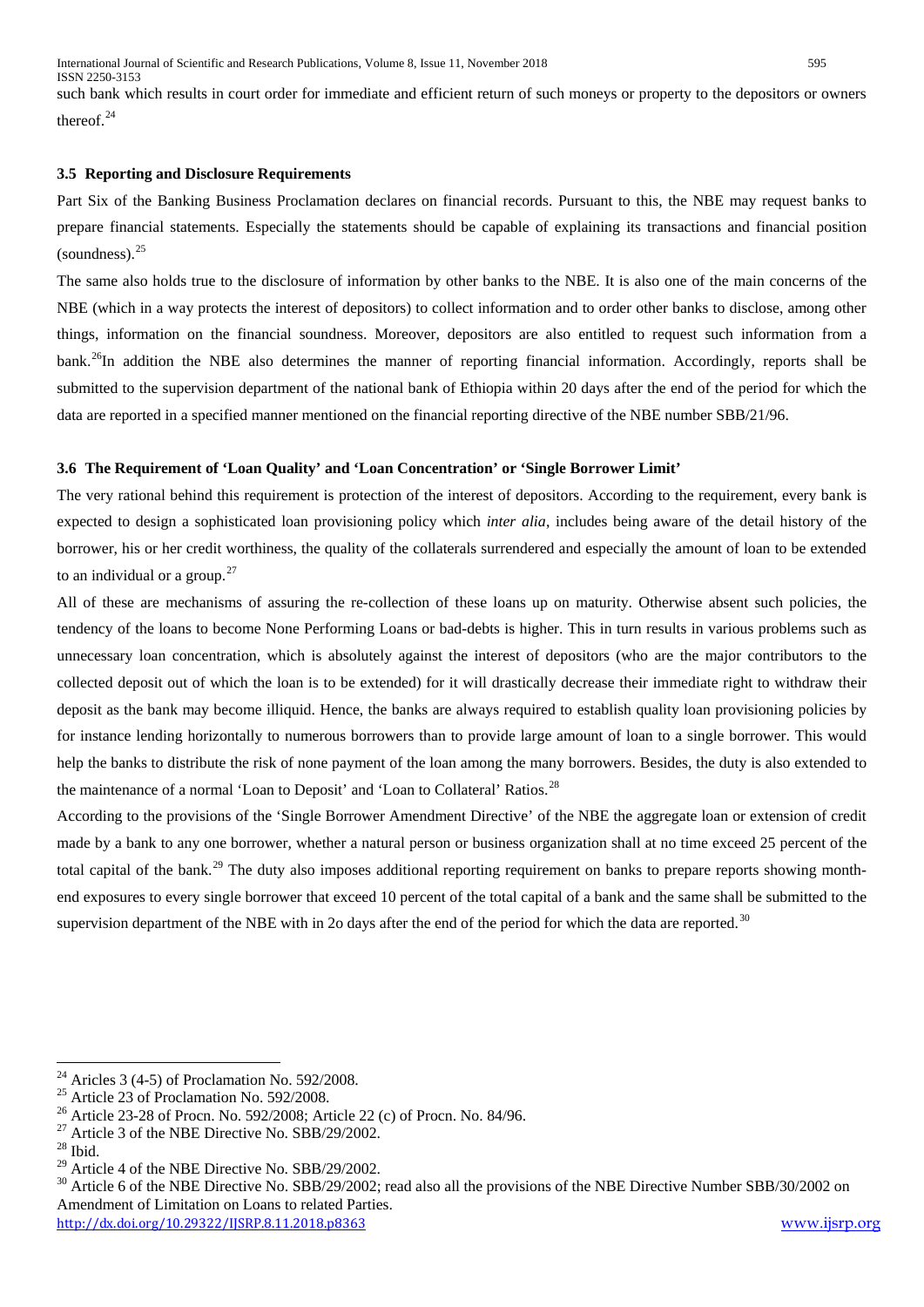#### **3.7 Limitations on loans to related parties**

According to the governing directive that imposes limitation on loans to be provided to related parties, banks shall not extend loans to related parties on preferential terms with respect to conditions, interest rate and repayment periods other than the terms and conditions normally applied to other borrowers.<sup>[31](#page-4-1)</sup>

This prohibition also have multitude of implication on the interest of depositors in that if care is not in place regarding to the provision of loan to related (insider) parties it can be used as a means to deplete the cash (capital or reserve) available in the bank via various ways of favoritism as between the related parties. The thing is, if less rate of interest is imposed and more grace period is given to borrowers to repay the loan due to the presence of the relationship, the interest of the depositors is presumed to be at stake for the ultimate externality on payment ability of the bank would be devastating. Hence, every bank is advised to adhere to an objective yet flexible loan provisioning policy of its own in line with the orders of the NBE.

#### **3.8 Appointment of the 'Receiver'**

The other important indicator of depositor protection in the Ethiopian Banking Sector is the appointment of the office of the receiver in case a bank is about to fail. As per the law, the NBE appoints a receiver, *inter alia*, if a bank has a chance of insolvency, unsound practices or the bank is engaged in a pattern of unsafe and unsound practices which may likely constitute a significant damage to the interest of its depositor. $32$ 

Moreover, if a bank is proved to be unviable, the law guarantees the right of the depositors to participate in the liquidation of the bank and further in the distribution of its assets. Besides, depositors are also privileged to oppose the 'schedule of allowance claims' prepared by the office the receiver and they are given the  $4<sup>th</sup>$  priority to be paid or satisfy their respective claims.<sup>[33](#page-5-1)</sup>

In addition to this, the law strictly prohibits an insolvent bank to accept deposits. However, if a bank went insolvent and become incapable to pay claims of depositors against it, the depositors are entitled to collect their previous unclaimed liabilities from the NBE or the later plays the role of the lender of the last resort.<sup>[34](#page-5-2)</sup>

#### **3.9 Business Continuity Plan**

This principle is not as simple as it looks when evaluated in line with its role on assuring depositors protection. As per article 2 of Directive Number SBB 39/2006, every bank shall have a 'Business Continuity Plan' via which such bank can ensure resumption of its operations in order not to interrupt services to their customers. It is also explicit from article 3 of the same directive that, a bank shall deliver information on its plans of deposit mobilization, liquidity management, and capital structure and so on.<sup>[35](#page-5-3)</sup>

#### **3.10 Contributions in Kind**

This is the other indicator of depositors protection in the banking business in that items like built in vault, buildings, essential vehicles and others that are acceptable to the bank may be considered as capital contribution based on the need of the situation. Before these are accepted as contributions in kind they should be valued by professional evaluators acceptable to the national bank of Ethiopia. Moreover, capital contributions in kind shall not be considered for the purpose of fulfilling minimum required capital and shall not exceed 25 percent of the paid up capital of the bank in excess of the minimum required capital.<sup>[36](#page-5-4)</sup>

The imposition of these restriction on the contribution of property in due course of constituting a bank guarantees the interest of depositors in that it is only a property which is properly valuated that will be considered as a contribution or otherwise it will not

<span id="page-5-0"></span>

<span id="page-5-1"></span>

<span id="page-5-2"></span>

<sup>&</sup>lt;sup>31</sup> Refer to Articles 1-7 of NBE Directive No. SBB/30/2002.<br><sup>32</sup> Article 34 of Proclamation No. 592/2008.<br><sup>33</sup> Articles 41- 45 of Proclamation No. 592/2008.<br><sup>35</sup> Article 3 of the NBE Directive Number SBB/39/2006.<br><sup>36</sup> Ar

<span id="page-5-4"></span><span id="page-5-3"></span>

<http://dx.doi.org/10.29322/IJSRP.8.11.2018.p8363> [www.ijsrp.org](http://ijsrp.org/)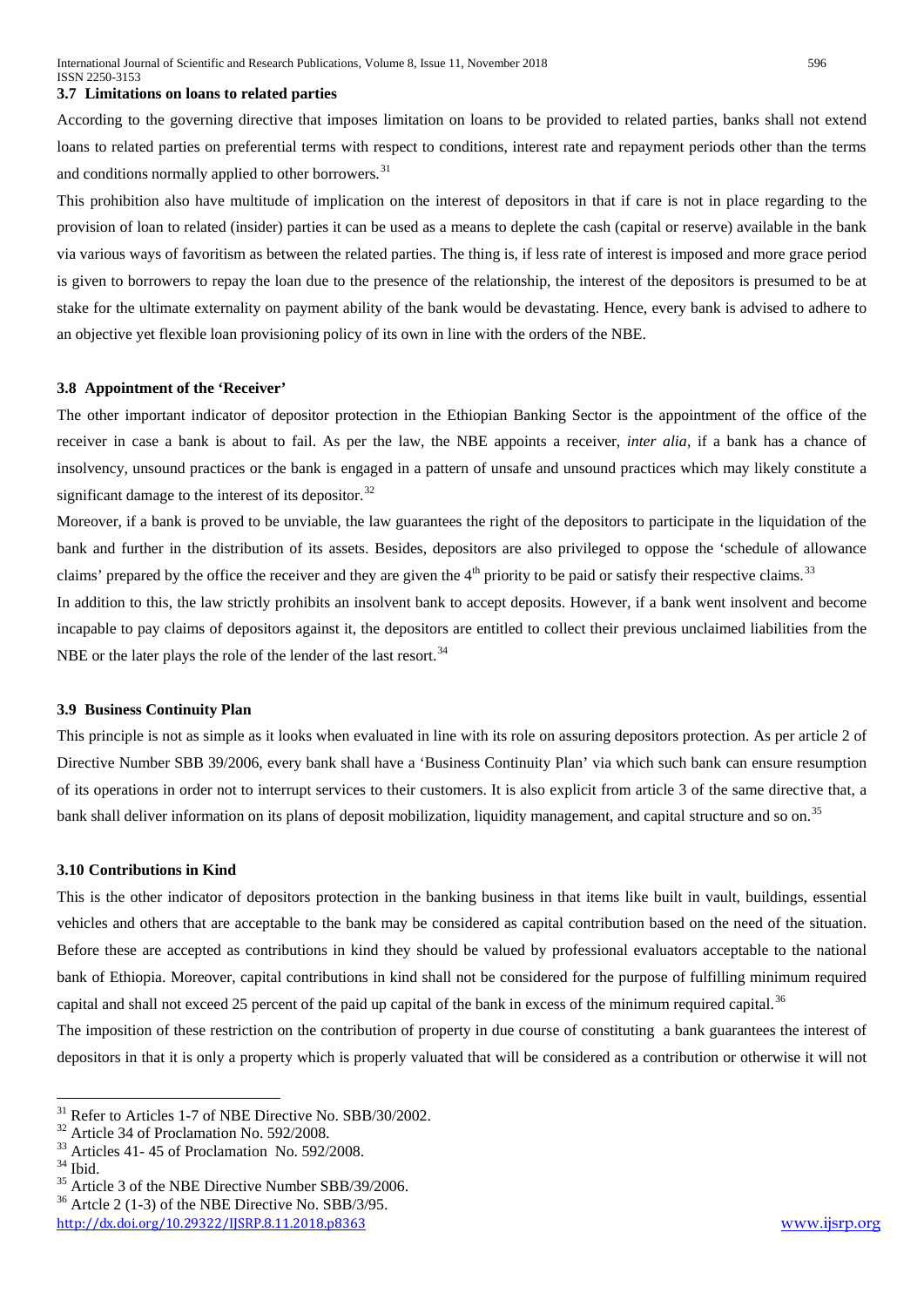be accepted as a contribution. This will protect the capital of the bank intact by shielding it from under or over valuation of contribution.

Moreover, the fact that it is prohibited to establish a bank entirely using contribution in kind also preserves the interest of depositors in that it assures that the bank will always have cash on its hand to effectively honor the demand of depositors to receive payment whenever they need to do so. If all the contribution of a bank is made in kind then all money of the bank is caught in fixed assets which will make it illiquid to properly undertake its daily banking businesses.

#### **3.11 Computations of Risk Weighed Assets**

According to this principle the capital of a bank consists of issued and fully paid in shares, legal reserves and other reserves to be approved by the national bank of Ethiopia. Moreover, the minimum capital requirement shall be applied to a bank on a consolidated basis, including subsidiaries and affiliates engaged in banking and financial activities.<sup>[37](#page-5-0)</sup> This means, any contribution made to constitute a bank shall be in priority approved by the NBE. The rule also applies to legal and other forms of reserves in a bank. This is in order to preserve the capital of the bank intact and sustainable to properly meet its financial duties in due course of undertaking its day to day banking business.

In addition, it is evident from the reading of the article that risk weighted assets and percentage weight attached to each asset shall be calculated only in manners of calculation required by the NBE and its Directives.<sup>[38](#page-6-0)</sup> This also preserves the interest of depositors by making sure that the procedure and manner of computation is not arbitrary and not subjected to humanely misappropriation.

# **3.12 Limitation on Accommodations**

This principle states that no bank shall, directly or indirectly, except with the prior written approval of the bank, grant or permit to be outstanding unsecured loans, advances or credit facilities of an aggregated amount in excess of birr 30,000 to: a. its directors, or any of them, whether severally or jointly with any other person; b. any person of whom or of which it or anyone or more of its directors is a guarantor.  $39$ 

This prohibition also seriously eradicates the exacerbation of insider dealing and conflict of interest as between the bank and its various employees. Or it will allow the bank to concentrate on providing banking business to its usual customers, mostly depositors. Here, the presumption is if bank personnel are allowed to extract more than the stated amount of money from the bank they are leading it will ultimately erode the bank's ability to duly honor depositors' demand of withdrawal from the bank.

#### **3.13 Limitation on Investment of Banks**

The other principle enshrined in the Ethiopian banking laws that has direct implication on the interest of depositors is the limitation imposed on the investment of banks. According to the NBE Directive on the issue, no bank shall engage in an insurance business but may hold up to 20 percent in an insurance company and up to a total of ten percent of the banks equity capital in such business. $40$ 

Moreover the prohibition also refers to areas of investment in that banks are prohibited from engaging directly in non-banking businesses such as agriculture, industry and commerce.<sup>[41](#page-6-3)</sup> Furthermore, if a bank wants to hold shares in a non-bank business it may do so but only to the extent of up to the company's share capital and without the total holdings of the bank in such business exceeding 10 percent of the banks net worth. The participation of a bank in a non-bank business also faces another restriction in

<sup>&</sup>lt;sup>37</sup> Article 2 (1, 2) of the NBE Directive No. SBB/9/95.<br><sup>38</sup> Article 3 of the NBE Directive No. SBB/9/95.<br><sup>39</sup> Article 3 of the NBE Directive No. SBB/10/95.

<span id="page-6-0"></span>

<span id="page-6-1"></span>

<span id="page-6-2"></span><sup>&</sup>lt;sup>40</sup> Article 1 of the NBE Directive No. SBB/12/1996.  $41$  Article 2 of the NBE Directive No. SBB/12/96.

<span id="page-6-3"></span>

<http://dx.doi.org/10.29322/IJSRP.8.11.2018.p8363> [www.ijsrp.org](http://ijsrp.org/)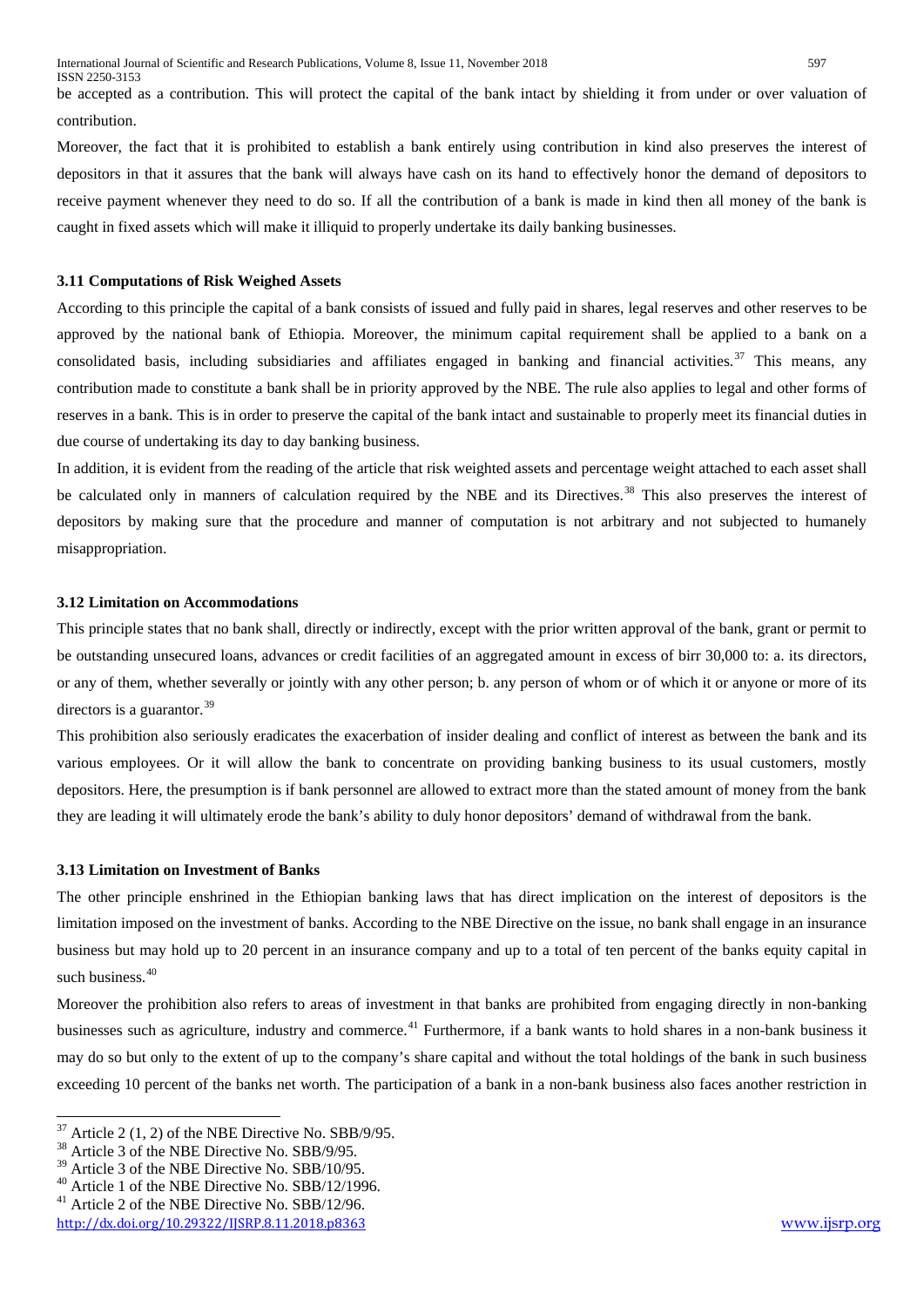that it is only up on the due authorization of the NBE that a bank can invest its resources (equity) on a particular non-bank business.<sup>[42](#page-6-0)</sup>

The other dimension of the restriction imposed on banks investment also refers to the area of real estate acquisition and development by banks in that no bank shall commit more than 20 percent of its net worth in real estate acquisition and development other than for own business premises without prior approval of the NBE. The other form of prohibited investment is the investment in other forms of securities. Accordingly, a bank may not invest more than 10 percent of its net worth in other securities. Dealing in securities shall be done by banks only through a limited liability subsidiary company where in the holding of the bank shall not exceed 10 percent of its equity capital.<sup>[43](#page-7-0)</sup>

In addition to the particular prohibitions imposed on investment of banks the law also imposes general prohibition on investment of banks that the aggregate sum of all investment, by a bank, at any one time (excluding investment in government securities) may not exceed 50 percent of the bank's net worth without prior approval by the NBE.<sup>[44](#page-7-1)</sup>

It is obvious that banking business depends on the collection of deposit from the public. This creates a debtor and creditor relationship as between a bank and its depositors in which the bank is the debtor and the depositors are the creditors. Accordingly, it is the duty of the bank to duly honor (maintain the ability to pay) a customers demand to withdraw its money from the bank. On the rest of the occasions however, the bank is presumed to be the owner of the money and can use the money to further provide loan (or invest) to other parties interested to currently use such money.

The point here is, the survival of banks depend on the wise use of the money that they collected from the public and simultaneously without eroding the trust of the public that considered the bank as a safe place to deposit their money. In line with this principle banks should be cautious in choosing their areas of investment in order not to drain their cash at disposal and even the capital of the bank. Hence, the law limits the investment limit of banks both in terms of variety of investment (some areas of investment are by nature prone to crisis and contagious to the bank holding large amount of share in them) and threshold.

#### **3.14 Customer due Diligence of Banks**

The requirement of customer due diligence of banks is the other principle that has direct implication on depositors' protection. This principle is directly known by another name as 'know your customer rules' or KYC. According to this principle every bank is expected to examine and know all the relevant information on its customers and their respective engagements with the bank to avoid criminal elements in its transactions. By its very nature banking business is prone to culpability both domestically and internationally and currently the problem is exacerbated due to the extensive use of negotiable instruments and numerous forms of e-commerce or e-payment systems which made it difficult for banks to undergo legit transactions all the time.

The thing is, banks knowingly or unknowingly, might be used by criminal elements to undergo illicit transactions. Thus, sound know-your-customer policies and procedures constitute an essential part of internal control and risk management aspects of banks. There is always a need to strengthen internal control and risk management system of banks to prevent them from exposure to undue reputational, occupational, legal and concentration risks that may result from abuse of money launderers or terrorist financiers. In this regard, conducting customer due diligence should be key part of customer identification, internal control and risk management of banks. Banks should assure that they have put in place sound policies, procedures and controls in place that enable them to identify their new and existing customers.<sup>[45](#page-7-2)</sup>

According to the KYC directive of the NBE, banks shall establish and maintain internal procedures, policies and controls to prevent money laundering and terrorist financing, and communicate these to their employees and the NBE. Moreover, at the minimum these procedures, policies, and controls shall cover issues related to: explicit criteria for identification and acceptance of

<span id="page-7-0"></span>

<span id="page-7-2"></span><span id="page-7-1"></span>

<span id="page-7-3"></span><http://dx.doi.org/10.29322/IJSRP.8.11.2018.p8363> [www.ijsrp.org](http://ijsrp.org/) <sup>42</sup> Articles 3 and 4 of the NBE Directive No. SBB/12/96.<br><sup>43</sup> Articles 5, 6, 8 of the NBE Directive No. SBB/12/96.<br><sup>44</sup> Article 7 of the NBE Directive No. SBB/12/96.<br><sup>45</sup> Read the Preamble of the NBE Directive No. SBB/46